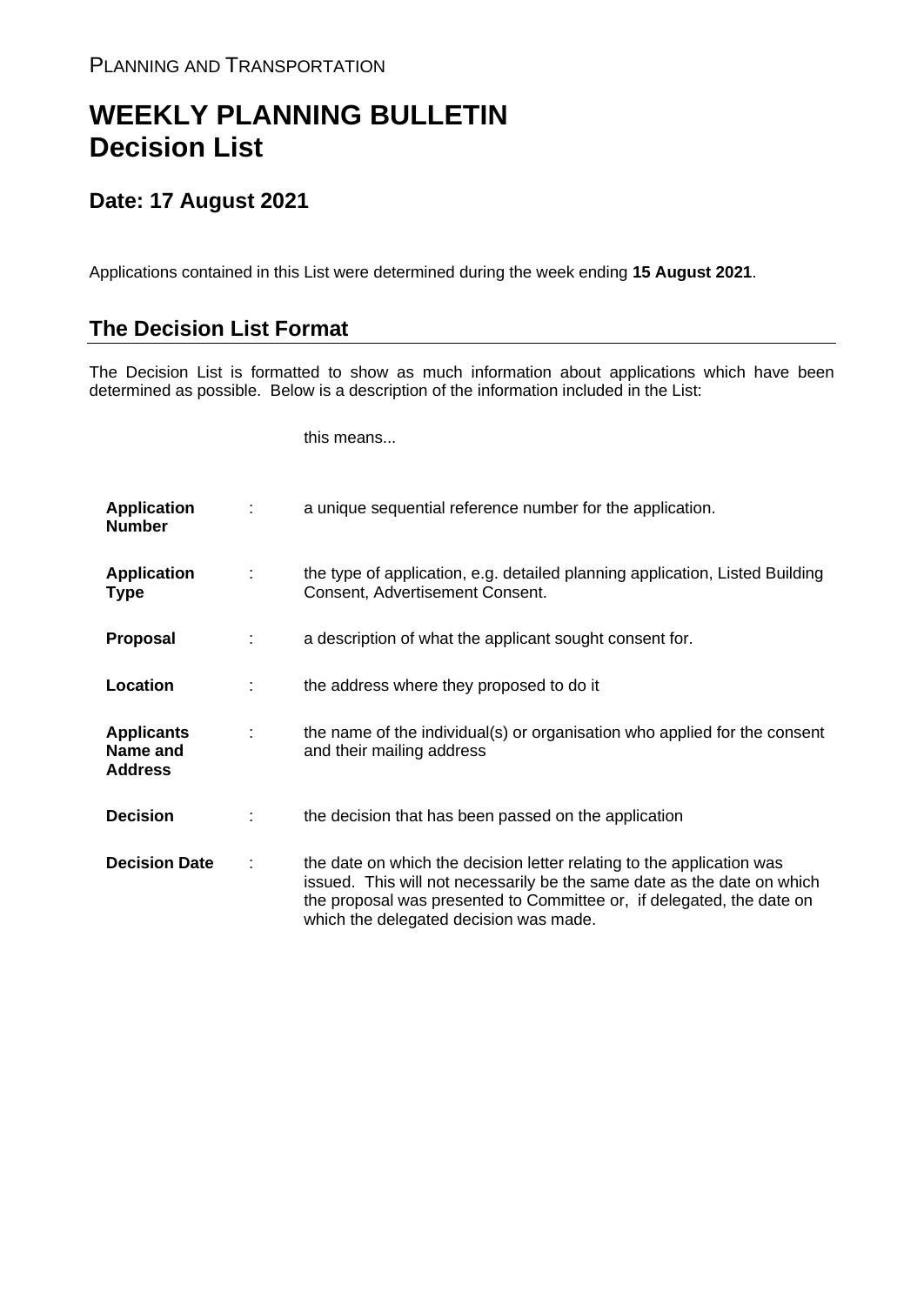| <b>Application No</b><br><b>Application Type</b><br>Proposal<br>Location<br><b>Applicant</b><br><b>Decision</b><br><b>Decision Issued</b>        | P/20/0521/FUL<br><b>Planning Permission</b><br>Change of Use of Public Open Space to Private Garden Ground and Erection of<br><b>Boundary Fencing</b><br>14 Wellpark Road, Banknock, Bonnybridge, FK4 1TP<br>Mr William Logan, 14 Wellpark Road, Banknock, Bonnybridge, FK4 1TP<br><b>Grant Planning Permission</b><br>13 August 2021<br>View the application details                                                                                                                 |
|--------------------------------------------------------------------------------------------------------------------------------------------------|---------------------------------------------------------------------------------------------------------------------------------------------------------------------------------------------------------------------------------------------------------------------------------------------------------------------------------------------------------------------------------------------------------------------------------------------------------------------------------------|
| <b>Application No</b><br><b>Application Type</b><br>Proposal<br>Location                                                                         | P/20/0586/FUL<br>÷<br><b>Planning Permission</b><br>$\mathbb{Z}^{\times}$<br>Construction of Extended Plant Room, Ground Source Heat Pump and Car<br>Parking Area (Retrospective)<br>Paddockhall, Blackness, Linlithgow, EH49 7LU                                                                                                                                                                                                                                                     |
| <b>Applicant</b><br><b>Decision</b><br><b>Decision Issued</b>                                                                                    | Appaloosa Investments Ltd, Mr John Martin, Paddockhall, Blackness, Linlithgow,<br><b>EH49 7LU</b><br><b>Grant Planning Permission</b><br>13 August 2021<br>÷<br>View the application details                                                                                                                                                                                                                                                                                          |
| <b>Application No</b><br><b>Application Type</b><br>Proposal<br>Location<br><b>Applicant</b><br><b>Decision</b><br><b>Decision Issued</b>        | P/21/0250/CPL<br>÷<br>Certificate of Lawful Use - Proposed<br>Demolition of 56 Flatted Dwellings, Erection of 20 Dwellinghouses and 20 Flatted<br>Dwellings with Associated Infrastructure<br>2 - 44 (Even) & 7 - 59 (Odd) Haugh Gardens, Falkirk, FK2 7RA<br>Falkirk Council, FAO Andrew Stavert, Social & Commercial Design, Abbotsford<br>House, Davids Loan, Falkirk, FK2 7YZ,<br>Certify the Proposed Use / Dev as Lawful<br>13 August 2021<br>÷<br>View the application details |
| <b>Application No</b><br><b>Application Type</b><br>Proposal<br>Location<br><b>Applicant</b><br><b>Decision</b><br><b>Decision Issued</b>        | P/21/0270/FUL<br><b>Planning Permission</b><br>Installation of French Doors and Construction of Balcony<br>56 Mellock Crescent, Maddiston, Falkirk, FK2 0RH<br>Mr Ryan St John, 56 Mellock Crescent, Maddiston, Falkirk, FK2 0RH<br><b>Grant Planning Permission</b><br>13 August 2021<br>View the application details                                                                                                                                                                |
| <b>Application No</b><br><b>Application Type</b><br><b>Proposal</b><br>Location<br><b>Applicant</b><br><b>Decision</b><br><b>Decision Issued</b> | P/21/0277/FUL<br>÷<br><b>Planning Permission</b><br>Formation of Vehicular Access and Hardstanding<br>Wester Bowhouse Farm, Standburn, Falkirk, FK2 0BX<br>Mr Iain McGillivray, Wester Bowhouse Farm, Standburn, Falkirk, FK2 0BX<br><b>Grant Planning Permission</b><br>13 August 2021<br>View the application details                                                                                                                                                               |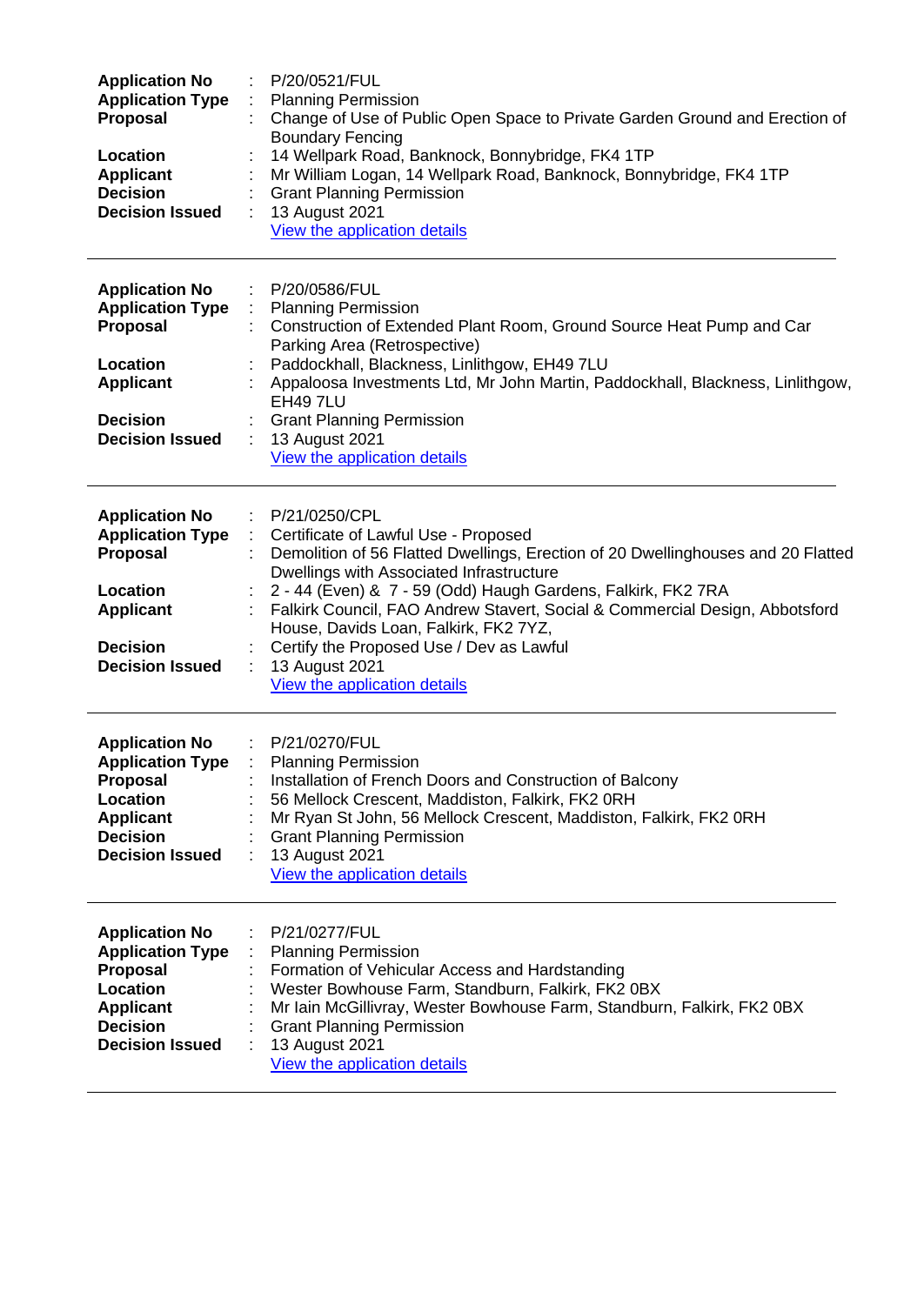| <b>Application No</b><br><b>Application Type</b><br><b>Proposal</b><br>Location<br><b>Applicant</b><br><b>Decision</b><br><b>Decision Issued</b> | P/21/0291/FUL<br><b>Planning Permission</b><br><b>Extension to Dwellinghouse</b><br>18 Donaldson Road, Redding, Falkirk, FK2 9TF<br>Mr and Mrs E Cameron, 18 Donaldson Road, Redding, Falkirk, FK2 9TF<br><b>Grant Planning Permission</b><br>13 August 2021<br>View the application details                                                       |
|--------------------------------------------------------------------------------------------------------------------------------------------------|----------------------------------------------------------------------------------------------------------------------------------------------------------------------------------------------------------------------------------------------------------------------------------------------------------------------------------------------------|
| <b>Application No</b><br><b>Application Type</b><br>Proposal<br>Location<br><b>Applicant</b><br><b>Decision</b><br><b>Decision Issued</b>        | P/21/0303/AGR<br><b>Agricultural Notification</b><br>Prior Notification for Farm-related Building Works (Non-residential)<br>South Bellsdyke Farm, Airth, Falkirk, FK2 8PG<br>A & M Wilson, Mr John Wilson, Chartershall Farm, Chartershall, Stirling, FK7 8HF<br>Prior Approval is Not Required<br>12 August 2021<br>View the application details |
| <b>Application No</b><br><b>Application Type</b><br><b>Proposal</b><br>Location<br><b>Applicant</b><br><b>Decision</b><br><b>Decision Issued</b> | P/21/0345/FUL<br><b>Planning Permission</b><br>Conversion of 2 Flatted Dwellings to Form Dwellinghouse<br>54 & 56 Kelvin Street, Grangemouth, FK3 8EX<br>Mr Alan Peters, 54 Kelvin Street, Grangemouth, FK3 8EX<br><b>Grant Planning Permission</b><br>13 August 2021<br>View the application details                                              |
| <b>Application No</b><br><b>Application Type</b><br><b>Proposal</b><br>Location<br><b>Applicant</b><br><b>Decision</b><br><b>Decision Issued</b> | P/21/0349/FUL<br><b>Planning Permission</b><br><b>Extension to Dwellinghouse</b><br>19 Hamilton Crescent, Maddiston, Falkirk, FK2 0NW<br>Mr Tom Solowczuk, 19 Hamilton Crescent, Maddiston, Falkirk, FK2 0NW<br><b>Grant Planning Permission</b><br><b>13 August 2021</b><br>View the application details                                          |
| <b>Application No</b><br><b>Application Type</b><br><b>Proposal</b><br>Location<br><b>Applicant</b><br><b>Decision</b><br><b>Decision Issued</b> | P/21/0358/FUL<br><b>Planning Permission</b><br><b>Extension to Dwellinghouse</b><br>35 Wester Newlands Drive, Reddingmuirhead, Falkirk, FK2 0ZX<br>Mr Ross Gallacher, 35 Wester Newlands Drive, Reddingmuirhead, Falkirk,<br>FK2 0ZX<br><b>Grant Planning Permission</b><br>13 August 2021<br>View the application details                         |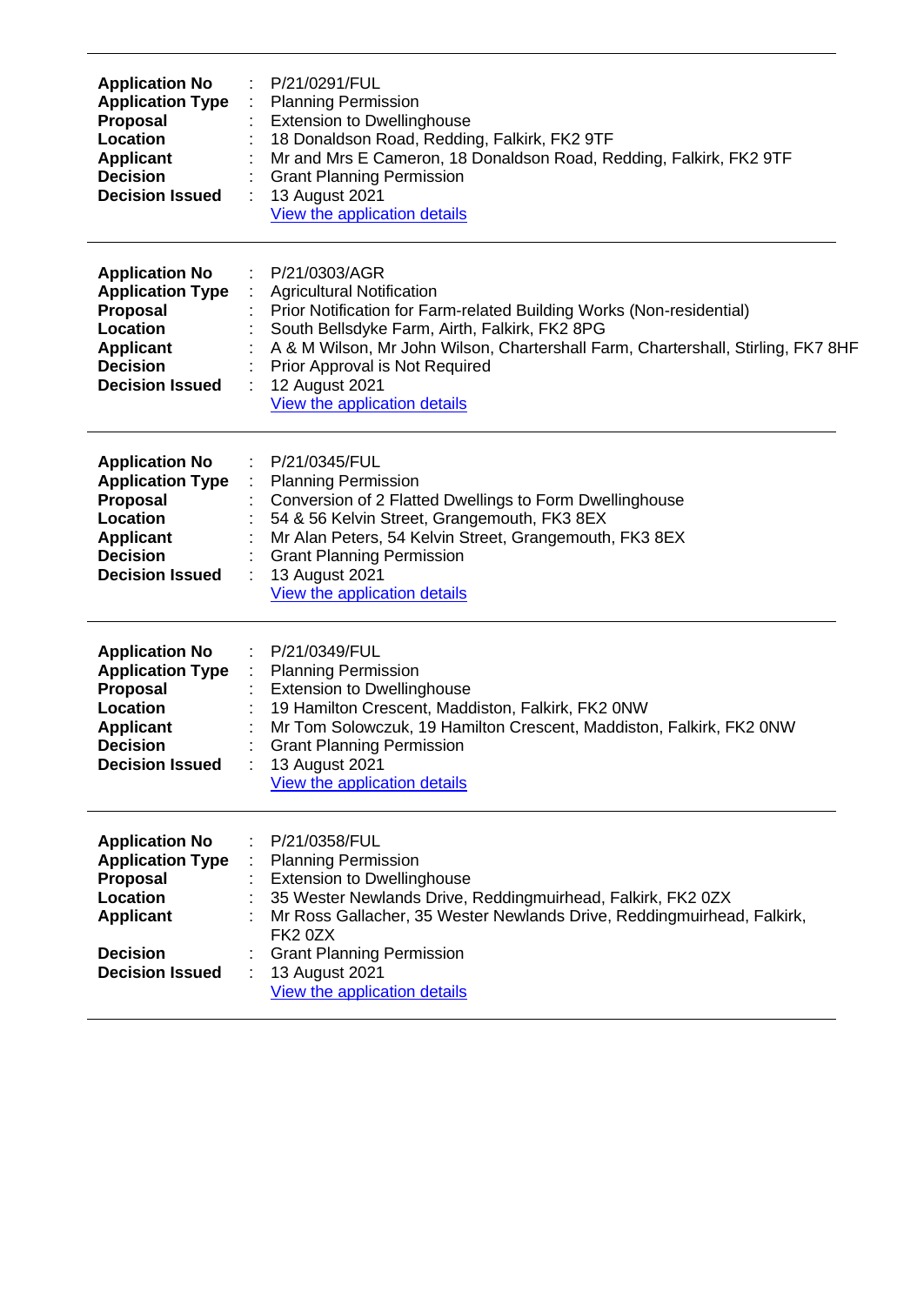| <b>Application No</b><br><b>Application Type</b><br><b>Proposal</b><br>Location<br><b>Applicant</b><br><b>Decision</b><br><b>Decision Issued</b> | P/21/0359/FUL<br><b>Planning Permission</b><br><b>Extension to Dwellinghouse</b><br>19 Temple Denny Road, Denny, FK6 6AN<br>Mr T McLung, 19 Temple Denny Road, Denny, FK6 6AN<br><b>Grant Planning Permission</b><br>13 August 2021<br>View the application details                                      |
|--------------------------------------------------------------------------------------------------------------------------------------------------|----------------------------------------------------------------------------------------------------------------------------------------------------------------------------------------------------------------------------------------------------------------------------------------------------------|
| <b>Application No</b><br><b>Application Type</b><br>Proposal<br>Location<br><b>Applicant</b><br><b>Decision</b><br><b>Decision Issued</b>        | P/21/0360/FUL<br>÷<br><b>Planning Permission</b><br><b>Extension to Dwellinghouse</b><br>29 Gartcows Crescent, Falkirk, FK1 5QH<br>Ms Avril Nicol, 29 Gartcows Crescent, Falkirk, FK1 5QH<br><b>Grant Planning Permission</b><br>13 August 2021<br>View the application details                          |
| <b>Application No</b><br><b>Application Type</b><br><b>Proposal</b><br>Location<br><b>Applicant</b><br><b>Decision</b><br><b>Decision Issued</b> | P/21/0369/FUL<br><b>Planning Permission</b><br><b>Extension to Dwellinghouse</b><br>56 Beaumont Drive, Carron, Falkirk, FK2 8SN<br>Mr Chris Buchanan, 56 Beaumont Drive, Carron, Falkirk, FK2 8SN<br><b>Grant Planning Permission</b><br>13 August 2021<br>View the application details                  |
| <b>Application No</b><br><b>Application Type</b><br><b>Proposal</b><br>Location<br><b>Applicant</b><br><b>Decision</b><br><b>Decision Issued</b> | P/21/0370/FUL<br><b>Planning Permission</b><br>÷<br><b>Extension to Dwellinghouse</b><br>25 Muirhall Road, Larbert, FK5 4RG<br>Mr Andrew Laurenson, 25 Muirhall Road, Larbert, FK5 4RG<br><b>Grant Planning Permission</b><br><b>13 August 2021</b><br>View the application details                      |
| <b>Application No</b><br><b>Application Type</b><br><b>Proposal</b><br>Location<br><b>Applicant</b><br><b>Decision</b><br><b>Decision Issued</b> | P/21/0372/FUL<br><b>Planning Permission</b><br>Alterations and Extension to Dwellinghouse<br>Hill Farm Cottage, Standburn, Falkirk, FK2 0BT<br>Mr and Mrs S Hardie, Hill Farm Cottage, Standburn, Falkirk, FK2 0BT<br><b>Grant Planning Permission</b><br>13 August 2021<br>View the application details |